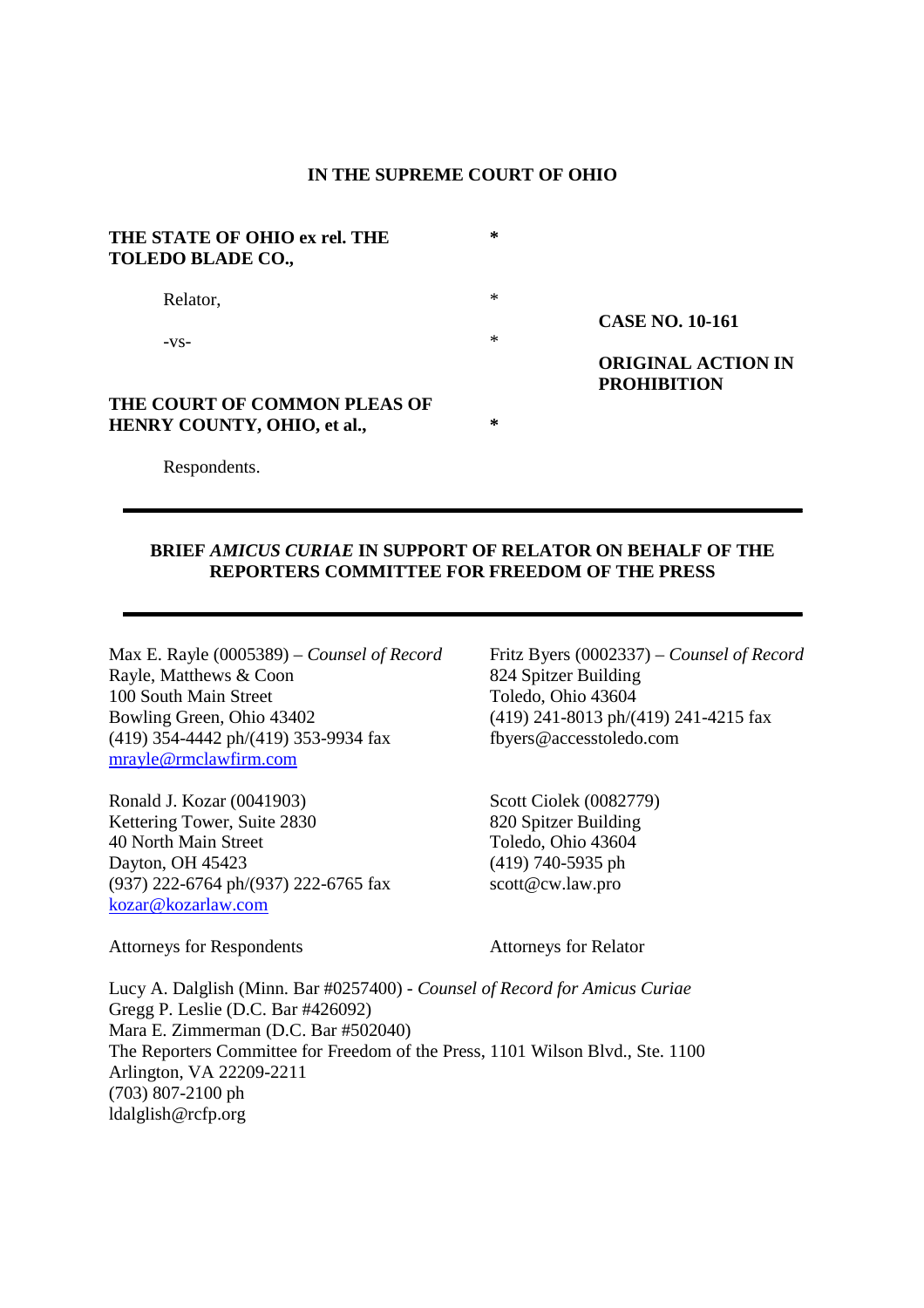# **TABLE OF CONTENTS**

| I.  | A prior restraint on the press is unconstitutional per se because it infringes                                                                                         |
|-----|------------------------------------------------------------------------------------------------------------------------------------------------------------------------|
| II. | Pre-trial press coverage does not typically impair the jury, even in highly                                                                                            |
|     | Press coverage in a criminal trial often does not significantly affect potential jurors,<br>a.                                                                         |
|     | b. When reviewing the issue of whether pretrial press coverage was so pervasive<br>that it affected the jurors, this Court and others have usually found that the jury |
| Ш.  | Jury voir dire is the best method of ensuring an unbiased jury, not prior restraints                                                                                   |
|     |                                                                                                                                                                        |
|     |                                                                                                                                                                        |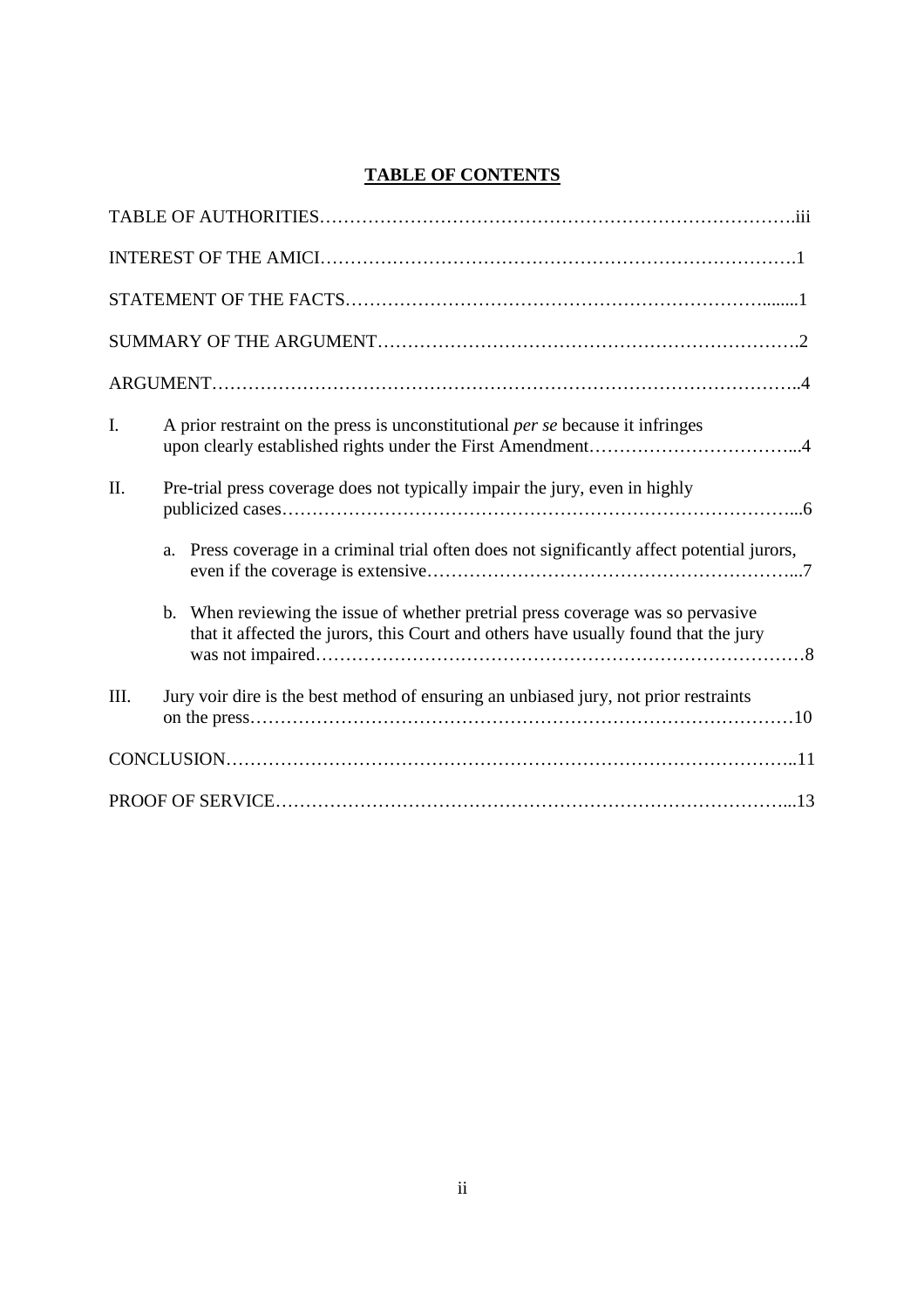# **TABLE OF AUTHORITIES**

# **CASES**

| Columbia Broad. Sys., Inc. v. U.S. District Court, 729 F.2d 1174 (9 <sup>th</sup> Cir. 1984)7 |  |
|-----------------------------------------------------------------------------------------------|--|
|                                                                                               |  |
|                                                                                               |  |
|                                                                                               |  |
|                                                                                               |  |
|                                                                                               |  |
|                                                                                               |  |
|                                                                                               |  |
| State ex rel. Dayton Newspapers v. Phillips, 351 N.E.2d 127 (Ohio 1976)2, 4, 5,               |  |
|                                                                                               |  |
|                                                                                               |  |
|                                                                                               |  |
|                                                                                               |  |
|                                                                                               |  |
|                                                                                               |  |
|                                                                                               |  |

# **CONSTITUTIONAL PROVISIONS AND STATUTES**

U.S. Const. amend. I………………………………………………………………………*passim* 

# **OTHER AUTHORITIES**

| Richard Waites, <i>Mastering Voir Dire and Jury Selection</i> , 780 PLI/Lit 65 (2008)11 |
|-----------------------------------------------------------------------------------------|
| Michael J. Ahlen, Voir Dire: What Can I Ask and What Can I Say?, 72 N.D.L.Rev. 631      |
|                                                                                         |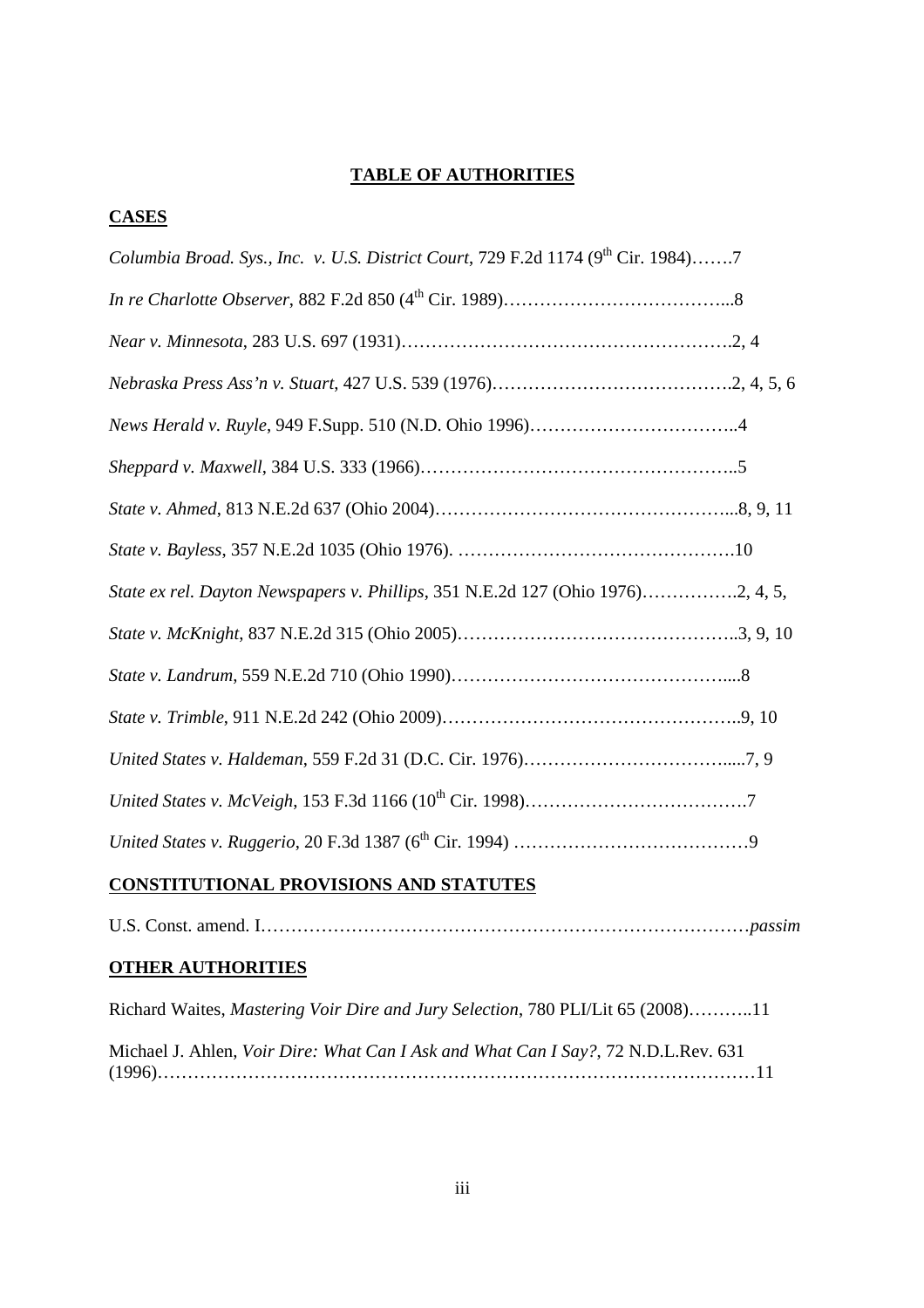On February 26, 2010, The Reporters Committee for Freedom of the Press ("the Reporters Committee") requested admission *pro hac vice* to file a brief *amicus curiae* in support of relator The Toledo Blade. *Amicus* now provisionally files this brief pending the Court's decision on *pro hac vice* admission of attorneys for *amicus*.

#### **INTEREST OF THE AMICI**

 The Reporters Committee is a voluntary, unincorporated association of reporters and editors that works to defend the First Amendment rights and freedom of information interests of the news media. The Reporters Committee has provided representation, guidance and research in First Amendment and freedom of information litigation in state and federal courts since 1970.

 The interests of *amicus*, and the reporters it serves across the country, are implicated by the trial court's order preventing members of the media from published or broadcast reporting of trial proceedings until a jury is impaneled in a related trial. The two primary issues before the Court at this time are: (1) whether the prior restraint against the press is constitutional; and (2) whether pretrial publicity will truly affect potential jurors to the extent where a defendant is unable to obtain a fair and impartial trial.

#### **STATEMENT OF THE FACTS**

 Jayme Schwenkmeyer and David E. Knepley are defendants in two separate trials arising out of the same incident, the death of Ms. Schwenkmeyer's daughter. On December 4, 2009, respondents Judge Keith P. Muehlfeld and The Court of Common Pleas of Henry County, Ohio issued an order barring members of the print and broadcast media from publishing or broadcasting reports of trial proceedings until the jury is impaneled in the second trial. *Joint Submission of Evidence, Exhibit I* (filed Feb. 10, 2010). Per request of relator The Toledo Blade, respondents The Court of Common Pleas of Henry Country, Ohio and Judge Keith P. Muehlfeld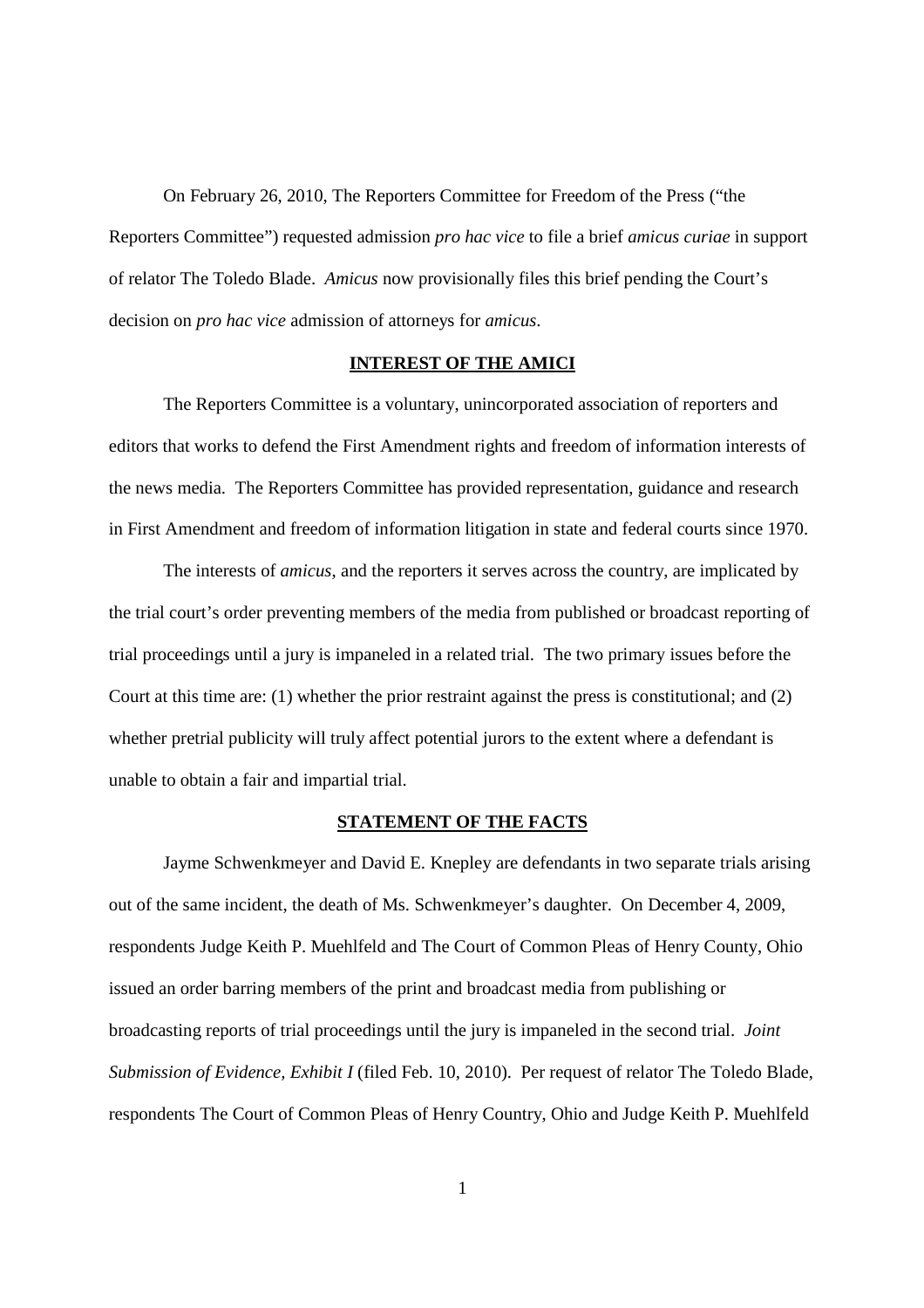reconsidered the December 4, 2009 order and held oral arguments on the issue on January 26, 2010 (hereinafter, "January hearing"). *Id.* at *Exhibit P.* Respondents then denied relator's motion for reconsideration and affirmed the December 4, 2009 order. *Id.* at *Exhibit O.* 

*Amici* further adopts the Summary of Facts provided in relator's brief.

#### **SUMMARY OF THE ARGUMENT**

 First Amendment jurisprudence has long recognized the right of public access to criminal trial proceedings. More often than not, this public access right is exercised through the press, which has two primary roles during a criminal trial: (1) to provide citizens with a means of evaluating the administration of justice through the judicial system; and (2) to act as an independent watchdog over the judicial system by exposing those involved in trials to public scrutiny. Given these critical roles, the press is entitled to protection under the First Amendment, the "chief purpose" of which is to "prevent previous restraints upon publication," according to the U.S. Supreme Court. *Near v. Minnesota*, 283 U.S. 697, 713 (1931).

Because the role of the press in criminal trials is so critical, the U.S. Supreme Court has repeatedly refused to uphold orders barring the press from reporting on criminal trials. *See Nebraska Press Ass'n v. Stuart*, 427 U.S. 539 (1976). State and federal courts around the country, including this Court, have followed suit and have repeatedly found that prior restraints are a significant and serious infringement upon constitutional rights. *See, e.g., State ex rel. Dayton Newspapers, Inc. v. Phillips*, 351 N.E.2d 127, 130 (Ohio 1976).

 Even if a prior restraint on reporting and publication was not unconstitutional *per se*, such an order is completely overbroad and inappropriate, given the speculative nature of the impact of pretrial publicity on jurors. Historically, courts have found that an adequate number of jurors remain untainted by press coverage because they do not pay as much attention to it or think

2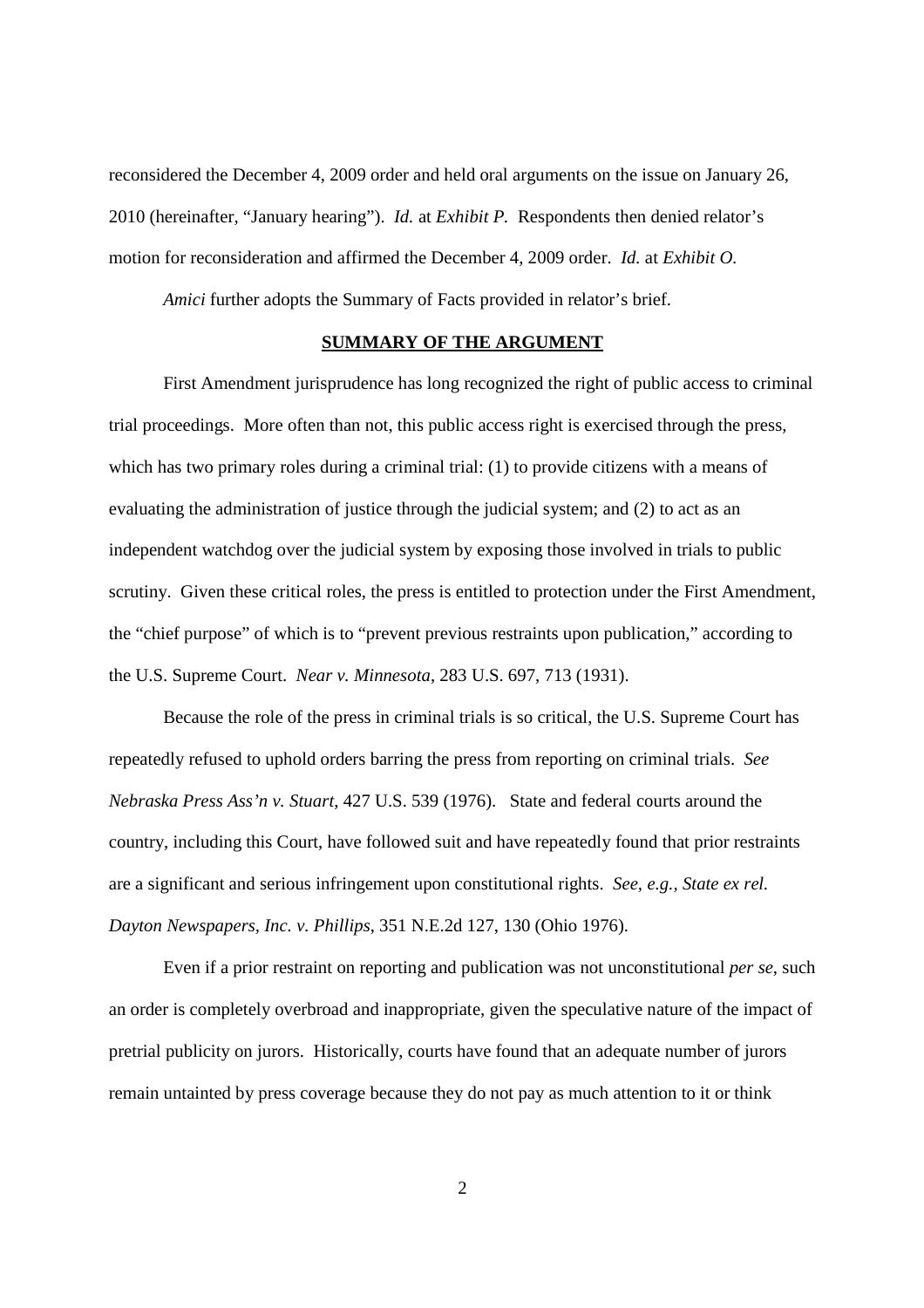about it to the same extent the legal community does, or because they are able to disregard prior press coverage and base their verdict on evidence presented in court. Notably, in one highprofile capital murder case before this Court, the lower trial court found that although all jurors had some knowledge about the case, seven of the jurors had not even formed an opinion about it. *State v. McKnight*, 837 N.E.2d 315, 333 (Ohio 2005).

 Furthermore, cases in this Court and in federal courts around the country have repeatedly established that voir dire of the jury is an effective safeguard against juror prejudice, even in the face of pervasive pre-trial publicity. Voir dire gives the court an opportunity to evaluate the effect of pretrial publicity on potential jurors; any potential juror that is deemed unable to remain fair and impartial may be dismissed. In multiple cases involving extensive pretrial publicity, however, courts have successfully seated a sufficient number of jurors that are able to disregard prior knowledge of a case and base their verdict upon the evidence presented in court. Because jury voir dire is so effective in ensuring that the defendants will receive a fair and impartial trial, there is no need to infringe upon the constitutional rights of the public and the press through an order that prohibits the press from immediately reporting on the trial.

 This Court should reverse the order barring the press from reporting and publishing on the first trial until the jury in the second trial is impaneled. Such an order infringes upon the basic First Amendment rights of the public and the press, is not the best method of ensuring a fair and impartial jury, and ignores the extensive number of cases demonstrating that claims of adverse pretrial publicity are often overstated and speculative. Any affirmation of this order would have effects far beyond this case, as it would provide precedent for silencing the press and denying the public the right to obtain information regarding trial proceedings in a timely manner.

3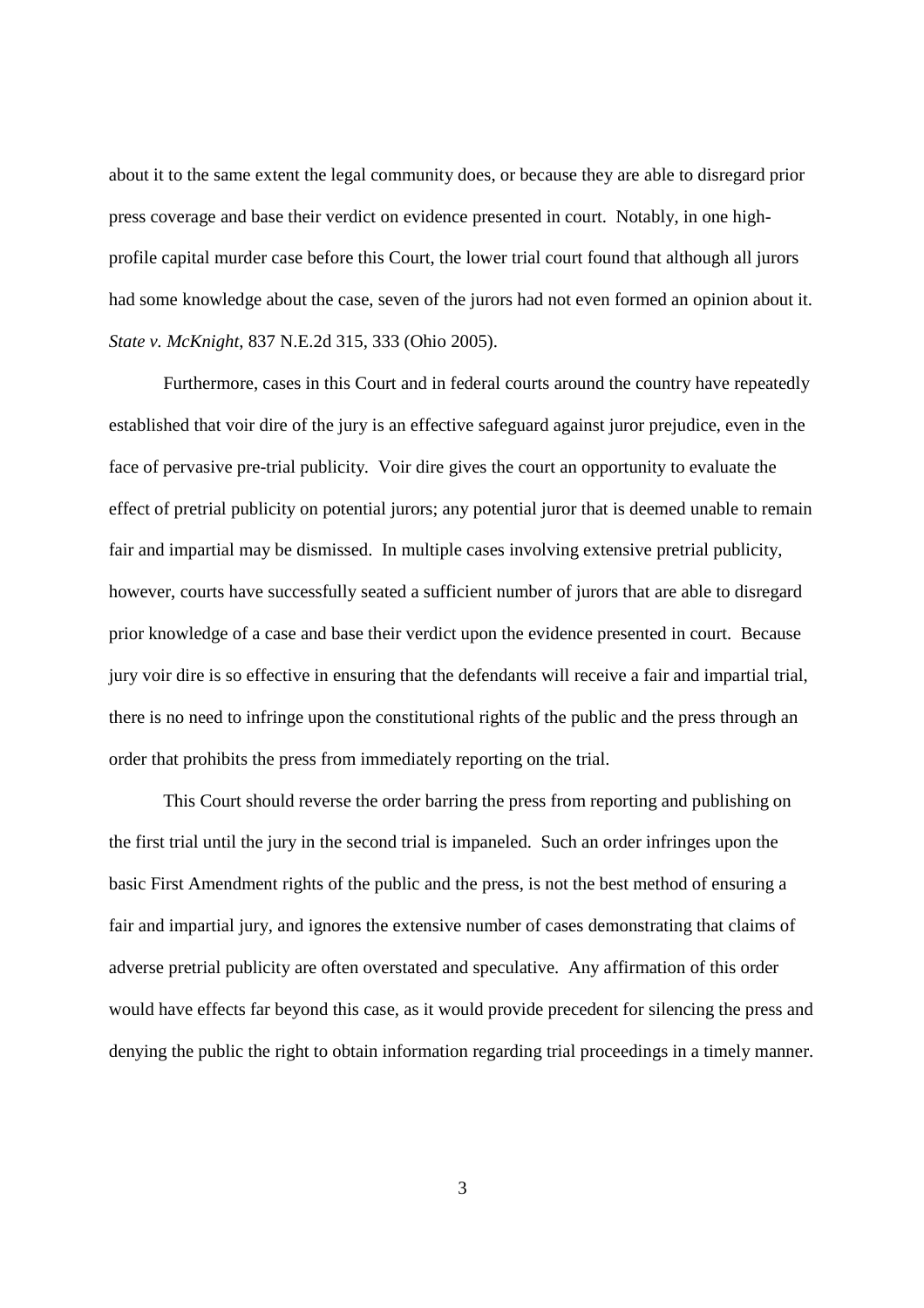### **ARGUMENT**

## **I. A prior restraint on the press is unconstitutional** *per se* **because it infringes upon clearly established rights under the First Amendment.**

First Amendment jurisprudence firmly establishes that prior restraints are incompatible with the notion of a free press that acts both as an independent watchdog over the judicial system and a mechanism through which the public gains access to criminal trials. In fact, the U.S. Supreme Court has declared prior restraints on speech and publication to be "the most serious and least tolerable infringement on First Amendment rights." *Nebraska Press Ass'n*, 427 U.S. at 559. Although freedom of the press is not absolute, any prior restraint on expression has a "heavy presumption against its constitutional validity." *Id.*, at 558; *see also News Herald v. Ruyle*, 949 F.Supp. 519, 522 (N.D. Ohio 1996). Indeed, the U.S. Supreme Court has suggested that prior restraints against the press are only appropriate in limited, "exceptional" cases, such as when the nation is at war. *See Near,* 283 U.S. at 716.

This Court has also found that prior restraints against the news media infringe upon state and federal constitutional rights, even when there is an argument that a prior restraint is necessary to ensure that a defendant receives a fair criminal trial. In 1976, the defendants in *State ex rel. Dayton Newspapers v. Phillips* argued for a prior restraint of publication against a newspaper covering a murder/kidnapping trial, yet when considering whether a prior restraint against the news media was constitutional, this Court decided that the "answer is simple" because "the First Amendment to the Constitution of the United States and Section 11 of Article I of the Ohio Constitution prohibit any abridgment of the freedom of the press." 351 N.E.2d at 130.

The answer to the question in this case is also simple – this order infringes upon the same constitutional rights enumerated in *Dayton Newspapers* and should be prohibited. The exact same concern that the respondents have expressed regarding the right of the defendants to a fair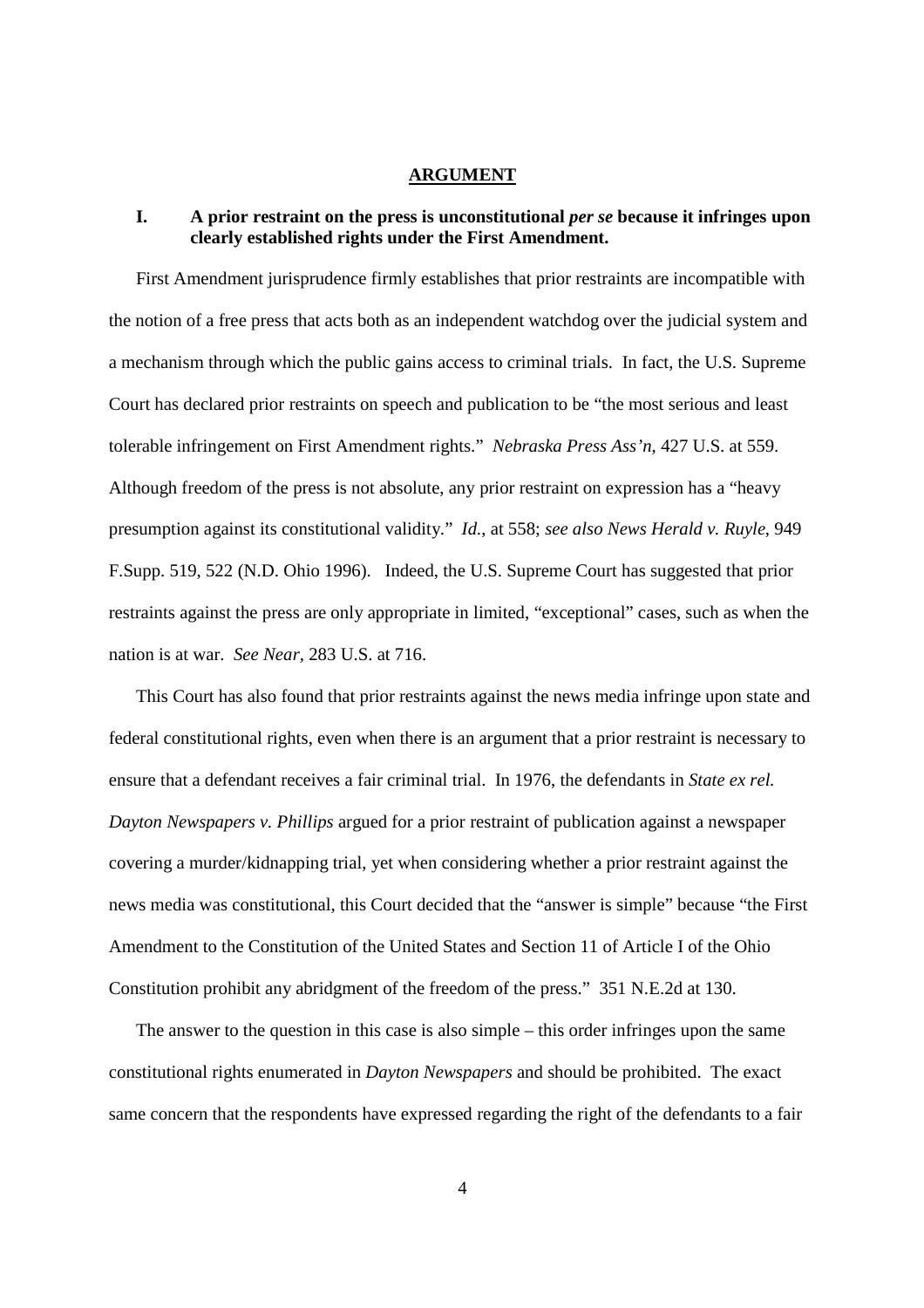trial was present in *Dayton Newspapers* and *Nebraska Press Ass'n* as well, yet both this Court and the U.S. Supreme Court found that that concern did not overcome the heavy presumption against constitutionality of a prior restraint on the press. Both cases involved highly publicized murders that garnered a great deal of media attention, 1 and the crime at issue in *Nebraska Press Ass'n* also took place in a small town of approximately 850 people. There is nothing substantially different about the factual scenario in the current case that would justify overcoming the heavy presumption against constitutionality of the trial court order.

Furthermore, respondents' order and statements from the bench during the January hearing ignore the critical role of the press during criminal proceedings. "The press does not simply publish information about trials but guards against the miscarriage of justice by subjecting the police, prosecutors, and judicial processes to extensive public scrutiny and criticism." *Nebraska Press Ass'n*, 427 U.S. at 560 (citing *Sheppard v. Maxwell*, 384 U.S. 333, 350 (1966)). Therefore, the media's role in this case goes beyond simply reporting on the trial proceedings; the media is also there as an independent watchdog over the judicial system by acting as the eyes and ears of the public, whom, although permitted to attend the trial under the order at issue, may not be able to be present. "The public is entitled to know what is happening to the accused. There is no other way the busy ordinary citizen can evaluate how the judicial system is administering justice except through the media he reads, hears or watches." *State ex rel. Dayton Newspapers*, 351 N.E.2d at 134.

Any delay in the media's ability to convey information on the judicial system to the public impairs its ability to fulfill its role, even if the media is allowed to be present during the

-

<sup>1</sup> This Court described the crime at issue in *Dayton Newspapers* as a "sensational kidnapping and murder case." 351 N.E.2d at 130. In *Nebraska Press Ass'n*, the defendant was charged with killing six members of a single family. 427 U.S. at 542.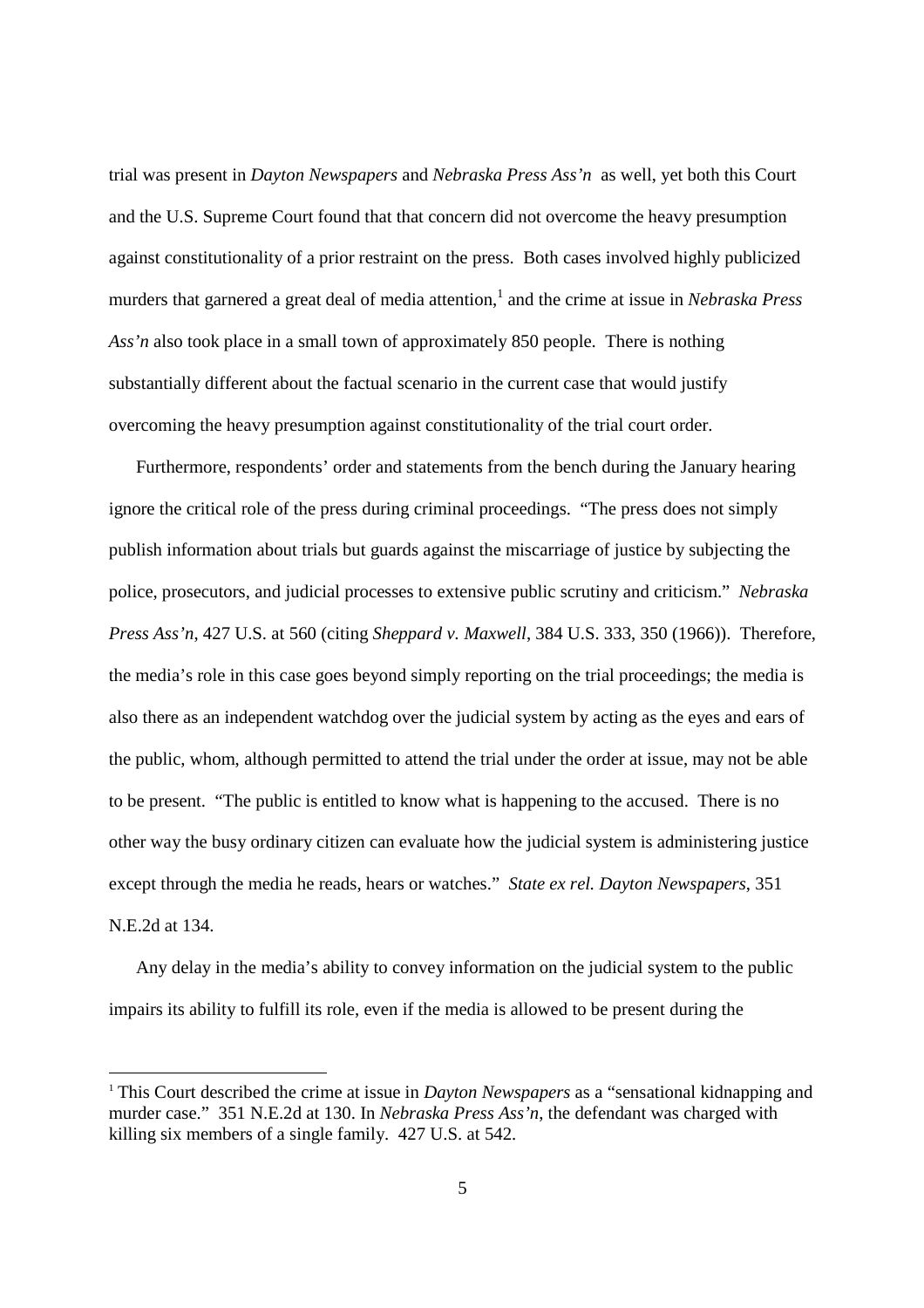proceedings on which it is not allowed to report. If judges could freely issue prior restraint orders for the purposes of delaying the release of information on judicial proceedings, it would decimate the benefits of a free press that is representing the public in ensuring the integrity of the judicial process. Restricting the public right of access through a prior restraint on the media would set a dangerous precedent by removing what is a standard criminal trial from the scrutiny of the public.

Additionally, if members of the public did attend the trial, there is nothing prohibiting them from discussing the first trial with the general venire for the second trial, meaning that the prior restraint would not even serve its alleged purpose of insulating the prospective jury pool. *See, e.g, Nebraska Press Ass'n*, 427 U.S. at 540, 567 (noting that the prior restraint may not effectively protect the defendant's rights, given the practical problem of drafting an order that would keep prejudicial information from prospective jurors in a "small community where rumors would travel swiftly by word of mouth," and further noting that such rumors "could well be more damaging than reasonably accurate news accounts"). This prior restraint, which represents a significant infringement upon First Amendment rights, does not even adequately protect the defendants' right to a fair trial, and is therefore improper.

# **II. Pre-trial press coverage does not typically impair the jury, even in highly publicized cases.**

Respondents' primary reason for issuing a prior restraint was to prevent potential jurors from becoming tainted due to press coverage of the trials. History has shown, however, that claims of jury taint from pretrial publicity are speculative, difficult to determine, and often overstated. *E.g., Nebraska Press Ass'n*, 427 U.S. at 599-600 (Brennan, J., concurring) (noting that it would be difficult to predict the scope of the audience that may be exposed to information or to evaluate the effect of that information on the potential jurors). Any affirmation of the prior restraint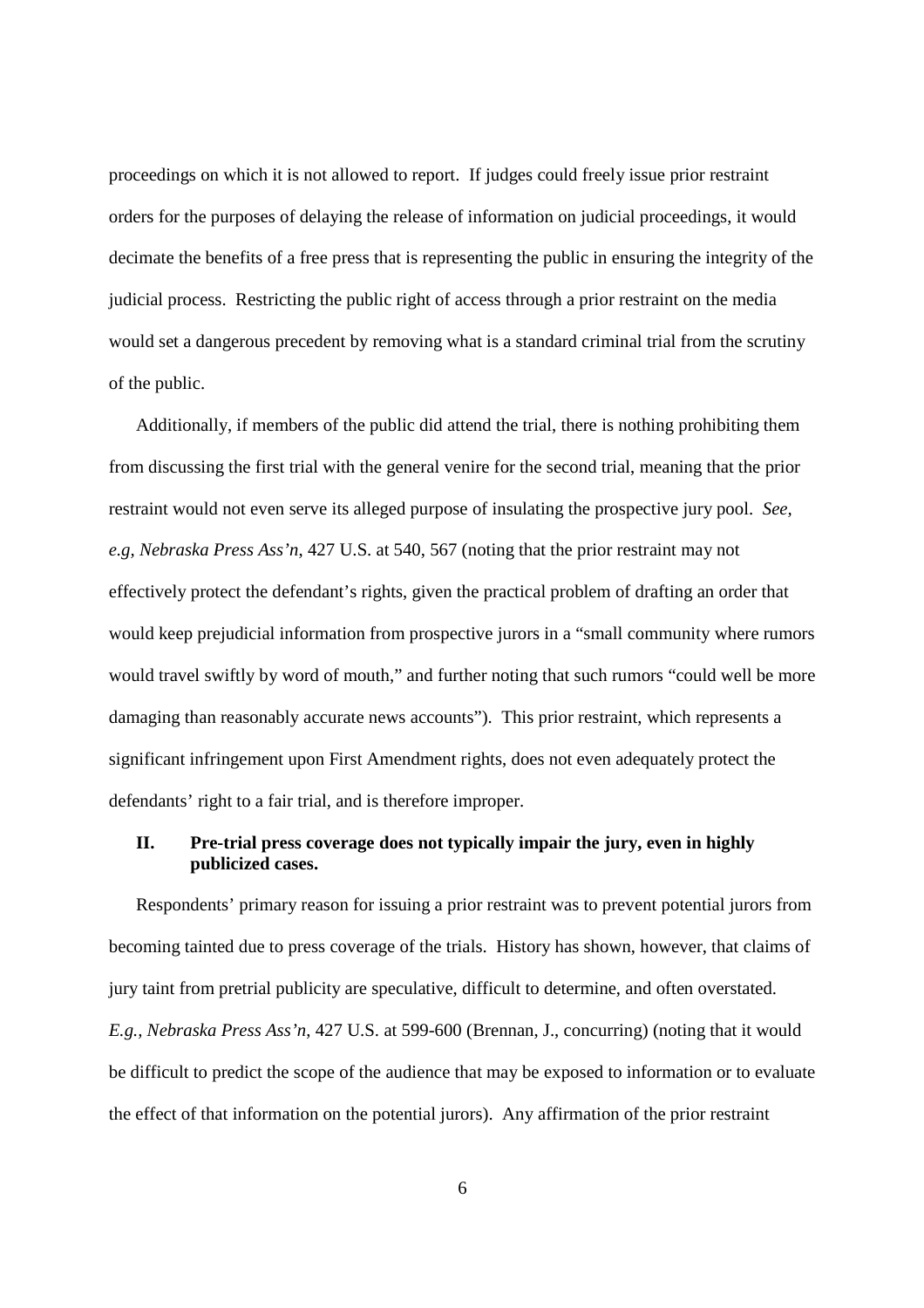would ignore the fact that many jurors remain unaffected by press coverage and are still able to discharge their duties.

## **a. Press coverage in a criminal trial often does not significantly affect potential jurors, even if the coverage is extensive.**

Arguments that pervasive pretrial publicity prevents defendants from obtaining fair and impartial juries for criminal trials are not new. In the overwhelming majority of cases, however, courts have found that these claims amount to little more than speculation regarding the purported impact of the press coverage, especially since jurors do not pay as much attention to press coverage as the legal community seems to assume.

For example, courts around the country have found that the impact of press coverage on the general venire is very limited, even in national, highly publicized cases. In the Watergate prosecutions of top governmental officials, the Court of Appeals for the District of Columbia noted that the potential jurors "simply did not pay an inordinate amount of attention to Watergate," and added that "[T]his may come as a surprise to lawyers and judges, but it is simply a fact of life that matters which interest them may be less fascinating to the public generally." *United States v. Haldeman,* 559 F.2d 31, 63 n.37 (D.C. Cir. 1976). During the Oklahoma City bombing case, the Tenth Circuit found that more than one half of the potential jurors were unaware of Timothy McVeigh's purported confession, despite intensive press coverage. *United States v. McVeigh*, 153 F.3d 1166, 1181, 1184 n.6 (10<sup>th</sup> Cir. 1998). While examining claims of juror bias in highly publicized criminal cases, the Ninth Circuit found that "even when exposed to heavy and widespread publicity many, if not most, potential jurors are untainted by press coverage." *Columbia Broad. Sys., Inc. v. U.S. District Court,* 729 F.2d 1174, 1179 (9th Cir. 1984). Finally, the Fourth Circuit summarized its experience with high-profile criminal prosecutions as follows:

7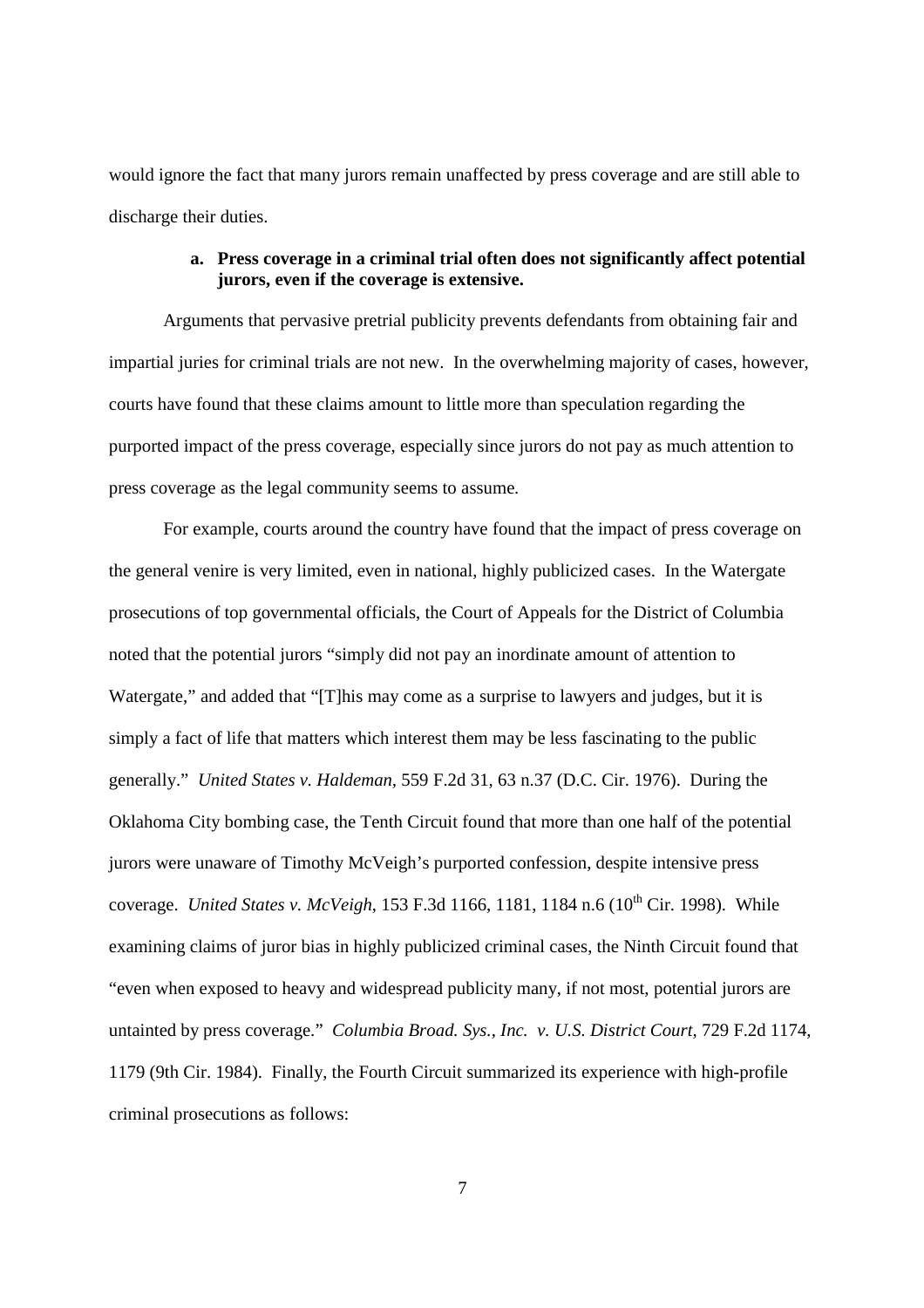Cases such as those involving the Watergate defendants, the Abscam defendants, and more recently, John DeLorean, all characterized by massive pretrial media reportage and commentary, nevertheless proceeded to trial with juries which – remarkably in the eyes of many – were satisfactorily disclosed to have been unaffected (indeed in some instances, blissfully unaware of or untouched) by that publicity.

*In re Charlotte Observer, 882 F.2d 850, 855-56 (4<sup>th</sup> Cir. 1989).* 

Respondents argue that it is "obvious that a good portion of the population had heard about and knew about the facts or at least what they had heard, were the facts surrounding the circumstances of the case." *Joint Submission of Evidence*, *Exhibit P*, p. 18, lines 3-6. It is highly likely that a good portion of the population had also heard about the facts in the national cases discussed above, yet multiple courts throughout the country have still found that exposure to press coverage did not taint the jury. This Court has previously found that there is no requirement for jurors to be "totally ignorant of the facts and issues involved" in a matter and "an important case can be expected to arouse the interest of the public in the vicinity." *State v. Landrum*, 559 N.E.2d 710, 722 (Ohio 1990). It is easy to assume that pretrial publicity will lead to a biased jury, but the cases above demonstrate just the opposite. In light of this, a prior restraint against the press for purposes of insulating the jury is inappropriate.

## **b. When reviewing the issue of whether pretrial press coverage was so pervasive that it affected the jurors, this Court and others have usually found that the jury was not impaired.**

This Court has recognized that "[e]ven pervasive adverse publicity does not inevitably lead to an unfair trial." *State v. Ahmed,* 813 N.E.2d 637, 649 (Ohio 2004). In reviewing cases requesting a change of venue due to alleged pervasive pretrial publicity, this Court has almost always found that press coverage was not so pervasive as to impair the jury.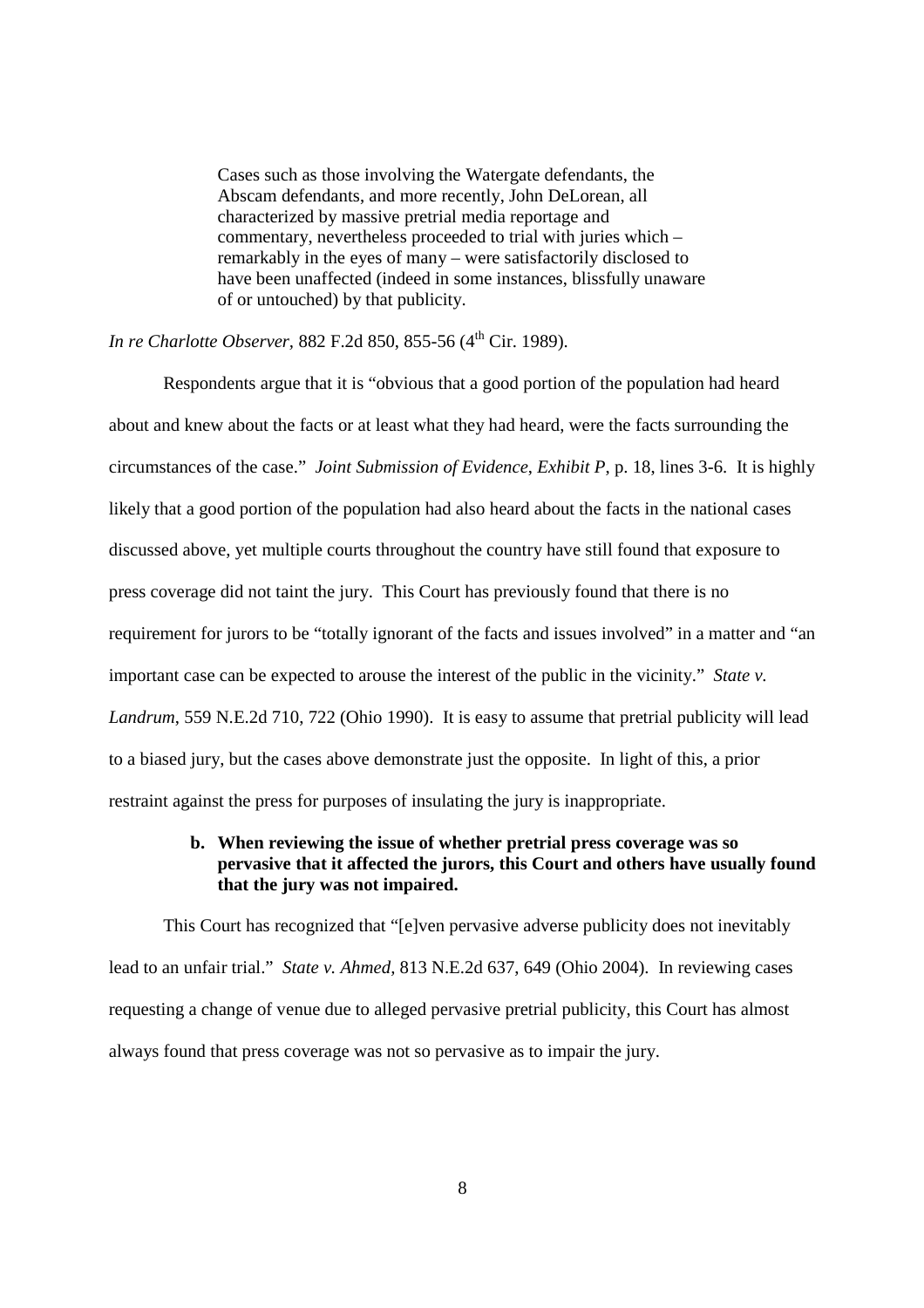For example, in *State v. Ahmed*, this court considered whether "pervasive, prejudicial pretrial publicity" involving a capital murder defendant required a change of venue, and found that even though "[u]ndoubtedly, there was extensive pretrial publicity about the murders in the local media," each impaneled juror confirmed that he or she had not formed an opinion regarding the guilt or innocence of the accused and could ignore any information he or she had previously heard regarding the matter. *Id.* In another case considered by this Court, *State v. McKnight*, almost all of the jurors admitted to having some knowledge of the case. 837 N.E.2d at 333. Yet, the court found that seven of the jurors had formed no opinion about the case and all twelve jurors "agreed to set aside anything that they had heard and decide the case solely upon the evidence presented in court." *Id.* Likewise, in *State v. Trimble*, a capital murder case with extensive publicity in the newspapers, television, and radio, two of the seated jurors and one of the alternate jurors did not even remember any pretrial publicity. 911 N.E.2d 242, 258 (Ohio 2009). All of the jurors reassured the court that they were able to remain fair and impartial, despite being exposed to pretrial publicity. *Id.* There is no reason to believe that the potential jurors in the current case would be tainted any more than the jurors in *McKnight*, *Trimble*, or *Ahmed*, who were all able to follow the judge's instructions to disregard prior publicity, to set aside what they hear outside of the courtroom, and to remain fair and impartial.

Additionally, defendants in highly publicized criminal cases have still been acquitted of charges, and courts have recognized that acquitting on certain counts or with respect to certain defendants indicates that a jury discharged its responsibilities impartially. *See, e.g., United States v. Ruggerio,* 20 F.3d 1387, 1392 (6<sup>th</sup> Cir. 1994) (court noted that the jury's acquittal on some counts shows it was not influenced by exposure to prejudicial television reports); *United States v. Haldeman,* 559 F.2d at 60 n.28 (that jury acquitted one defendant "is some indication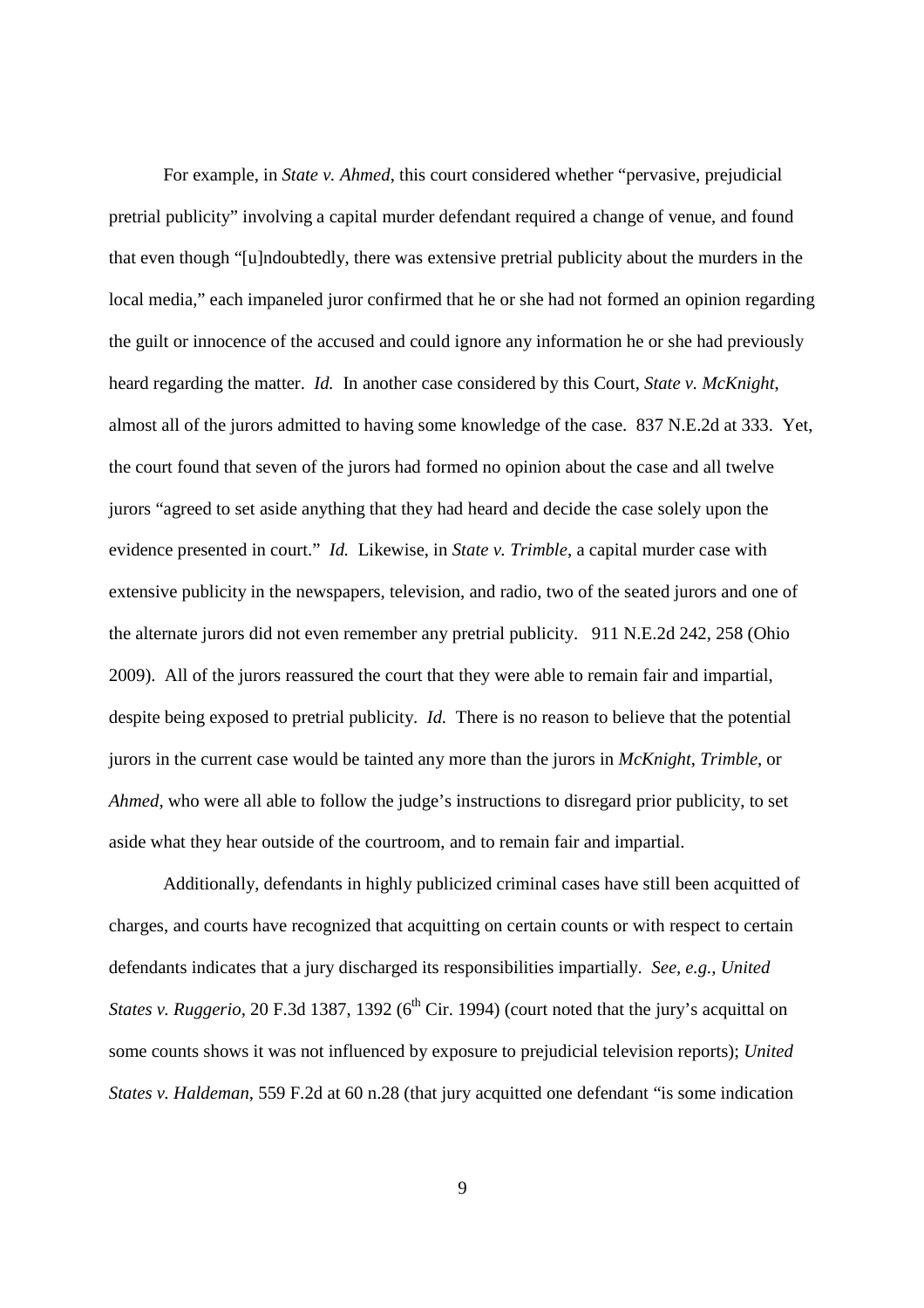that the voir dire examination succeeded in eliminating any unfairness that might otherwise have resulted from the pretrial publicity").

The cases above demonstrate that in the experience of this Court and others, the defendants' constitutional right to a fair trial is adequately protected through voir dire and the trial process. Rather than affirming a prior restraint against publication that infringes upon First Amendment rights, this Court should reaffirm that jury voir dire is, in fact, a constitutionally adequate means of seating an impartial jury.

# **III. Jury voir dire is the best method of ensuring an unbiased jury, not prior restraints on the press.**

The U.S. Supreme Court and this Court have ruled that careful voir dire of the jury is the best way to ensure a fair and impartial jury. "We have stated that 'a careful and searching voir dire provides the best test of whether prejudicial pretrial publicity has prevented obtaining a fair and impartial jury from the locality.'" *State v. McKnight*, 837 N.E.2d at 333 (citing *State v. Bayless*, 357 N.E.2d 1035, 1051 (Ohio 1976). Although the voir dire process in a multi-defendant prosecution such as this may be more complicated and time-consuming than average, it is still the most effective way of finding fair and impartial juries.

Even in the face of consistent, adverse publicity, voir dire has ensured that defendants in criminal cases receive a fair trial. In *State v. Trimble*, the publicity surrounding a defendant that was convicted of three counts of aggravated murder and sentenced to death included reports in local newspapers that discussed the defendant's criminal record and probation for a federal firearms conviction, local radio broadcasts, and television broadcasts. 911 N.E.2d at 258. After conducting "in-depth voir dire that encompass[ed] over 2,450 pages of the record," the trial court selected jurors that all said they could set aside what they had heard or read in the news media; a determination that was upheld by this court on appeal. *Id.* Likewise, in *State v. Ahmed*, another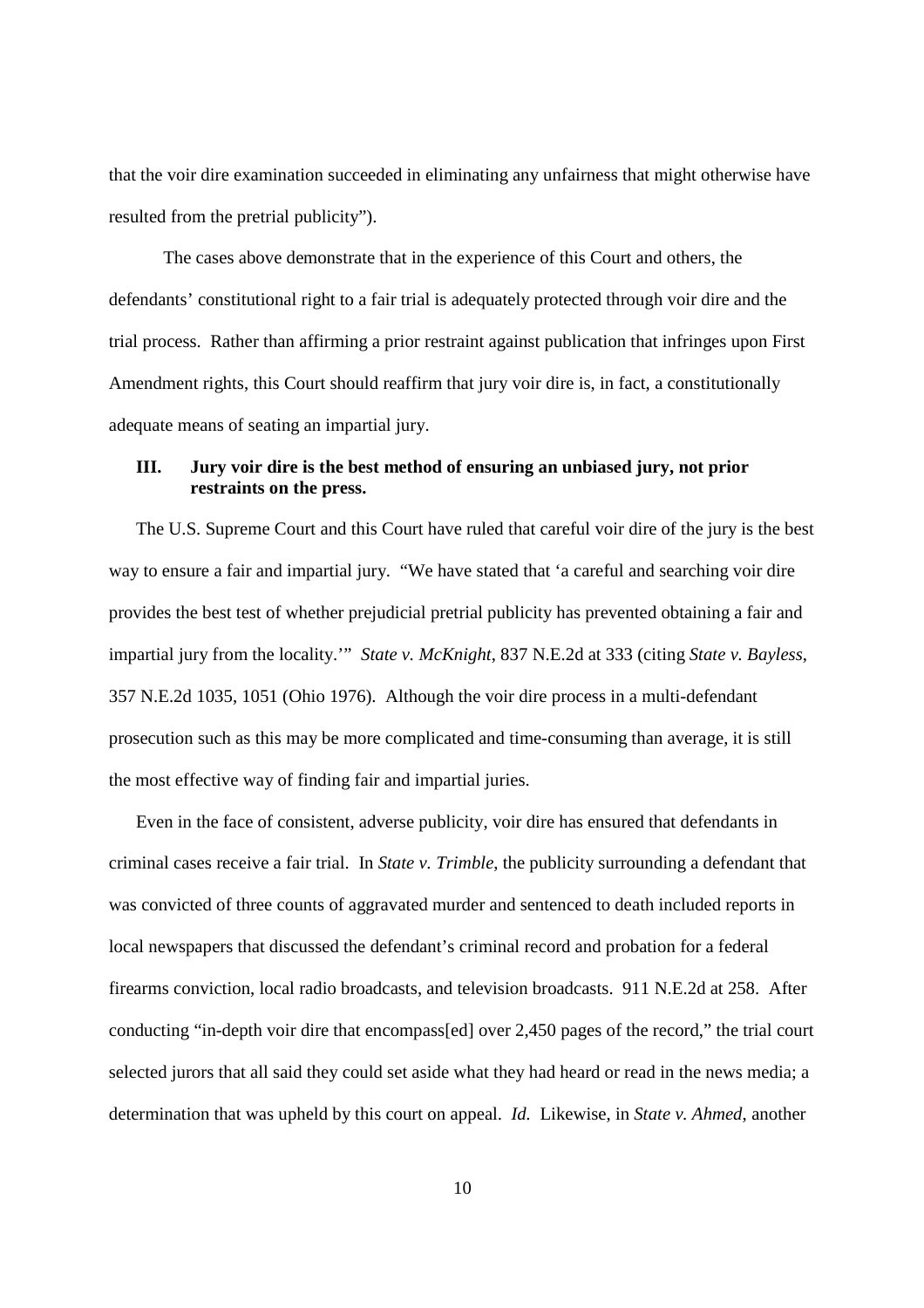case before this Court where the defendant had been sentenced to death, this court found that despite extensive pretrial publicity, the "extensive, individual, sequestered voir dire of prospective jurors…helped insulate against any negative effect of the pretrial publicity." 813 N.E.2d at 649.

In this case as well, jury voir dire may need to utilize more in-depth methods, such as individual questioning of jurors or the use of jury questionnaires to uncover biases that jurors may not admit to in oral voir dire. *See, e.g.,* Richard Waites, *Mastering Voir Dire and Jury Selection*, 780 PLI/Lit 65, 81-83 (2008) (stating that juror questionnaires offer an opportunity to find out more meaningful information about jurors that they may not admit to during oral voir dire, in order to ensure "that the ultimate jury is fair and impartial"); Michael J. Ahlen, *Voir Dire: What Can I Ask and What Can I Say?,* 72 N.D.L.Rev. 631, 647-49 (1996) (noting that individualized questioning of prospective jurors in chambers may make jurors more willing to admit sensitive information that demonstrates bias). Jury sequestration may also be necessary. *See State v. Ahmed,* 813 N.E.2d at 649. The cases previously before this Court demonstrate, however, that in-depth voir dire process results in a fair and impartial jury.

This current case offers no reason to suddenly disregard the judicially recognized "best test" of voir dire in favor of a prior restraint on the press. Defendants' right to a fair trial is protected through voir dire, but the First Amendment rights of the public and the press will not be protected if the prior restraint is affirmed by this Court.

#### **CONCLUSION**

Prior restraints on the media have been found to be presumptively unconstitutional by both the U.S. Supreme Court and by this Court. Such restraints on the press infringe upon basic constitutional rights and prevent the press from being an independent watchdog over the judicial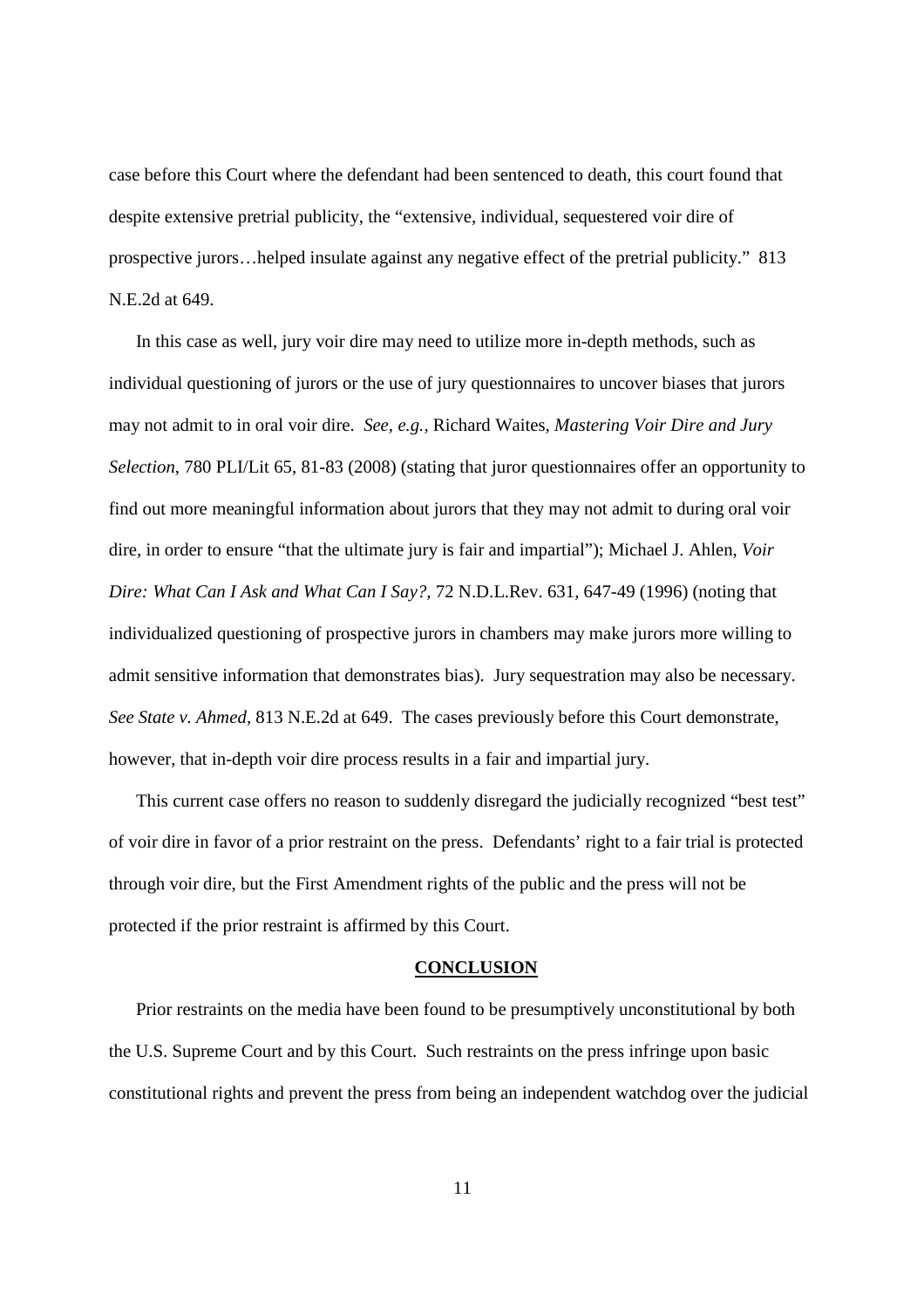system and a source of information for busy citizens. Furthermore, in cases such as this one, prior restraints on the press are unnecessary, because ample alternatives exist to ensure that jurors remain unaffected by press coverage and can set aside what they have seen and heard in the news while discharging their duties in courts, particularly voir dire.

There is a heavy presumption against constitutionality of prior restraint orders and respondents have not demonstrated an interest that would override this presumption. *Amici*  respectively ask the court to protect the First Amendment rights of the press and issue a writ of prohibition forbidding the trial court's order barring publication of news about the trial until all jurors are seated.

 $\overline{\phantom{a}}$  , and the contract of the contract of the contract of the contract of the contract of the contract of the contract of the contract of the contract of the contract of the contract of the contract of the contrac

Respectfully submitted,

 Lucy A. Dalglish *Counsel of Record*  Gregg P. Leslie Mara E. Zimmerman The Reporters Committee for Freedom of the Press 1101 Wilson Blvd., Ste. 1100 Arlington, VA 22209-2211 (703) 807-2100